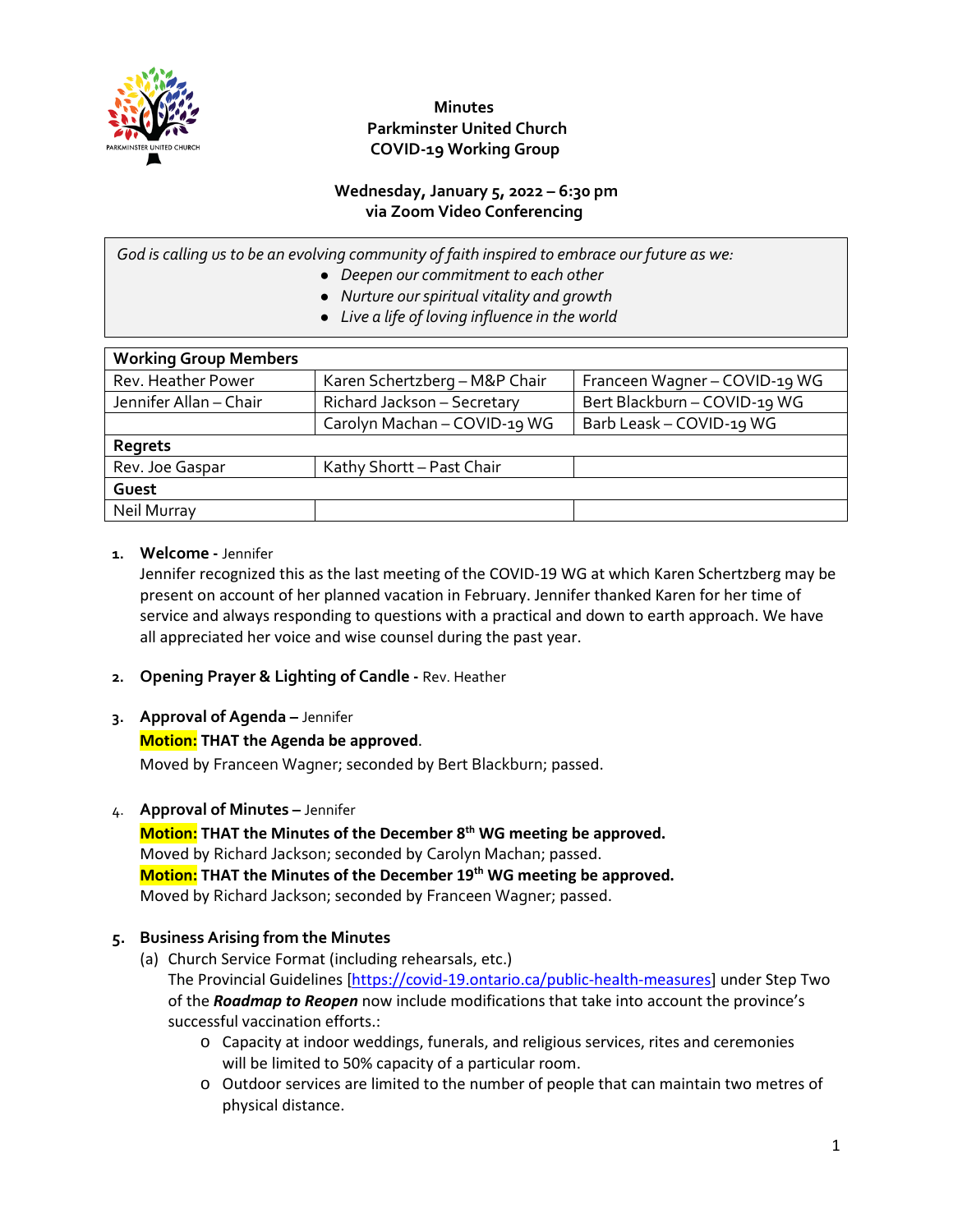

- o Social gatherings associated with these services must adhere to the social gathering limits.
- o Social gathering limits will be reduced to 5 people indoors and 10 people outdoors.
- o Indoor concert venues, theatres and cinemas will be closed, but rehearsals and recorded performances are permitted with restrictions.

Given these restrictions, the following options were discussed:

- i. Fully remote services from home
- ii. Fully remote services from the sanctuary
- iii. Hybrid services with capacity limits and registration

### Music and rehearsals

Neil's would prefer to stream live from the sanctuary on Sundays and to rehearse soloists in the church. He believed that we should cancel Bell and Choir rehearsals and re-evaluate our situation at our next meeting.

**Motion**: **THAT we remain broadcasting from the Sanctuary with no congregants present until the next COVID-19 WG meeting on February 2, 2022** (implying a review at the next COVID WG meeting). Moved by Barb Leask; seconded by Franceen Wagner; passed.

**Motion**: **THAT the Bell and Voices United Choirs will no longer rehearse in the Sanctuary, although soloists or duets may rehearse there**. Moved by Barb Leask; seconded by Franceen Wagner; passed.

**Action**: Jennifer will communicate this decision to Council and the congregation for inclusion in What's Up.

**Action**: Jennifer will contact Mary Reynolds (Membership) to gauge willingness of the volunteers to attend the Welcome Table and Usher when in-person services are scheduled to begin again.

(b) Information re Vaccines for Children

A survey of websites was undertaken regarding the measures that community organizations are adopting with respect to vaccines for those under 12 years of age. The information is summarized in Appendix 1 and indicates that there is no single policy in effect at present. It was agreed to re-visit this issue at our next Working Group meeting, while continuing to monitor websites to determine if appropriate organizations have converged on a single policy.

(c) Tenants and Groups

For the tenants and other groups, amendments were made to their Safety Plan resulting from the last WG meeting, (see Appendix 2) which included:

MEDICAL EXEMPTIONS - CHANGE: Medical vaccination exemptions will no longer be allowed for congregants, groups or tenants. Double vaccination is required for everyone over 12 years of age.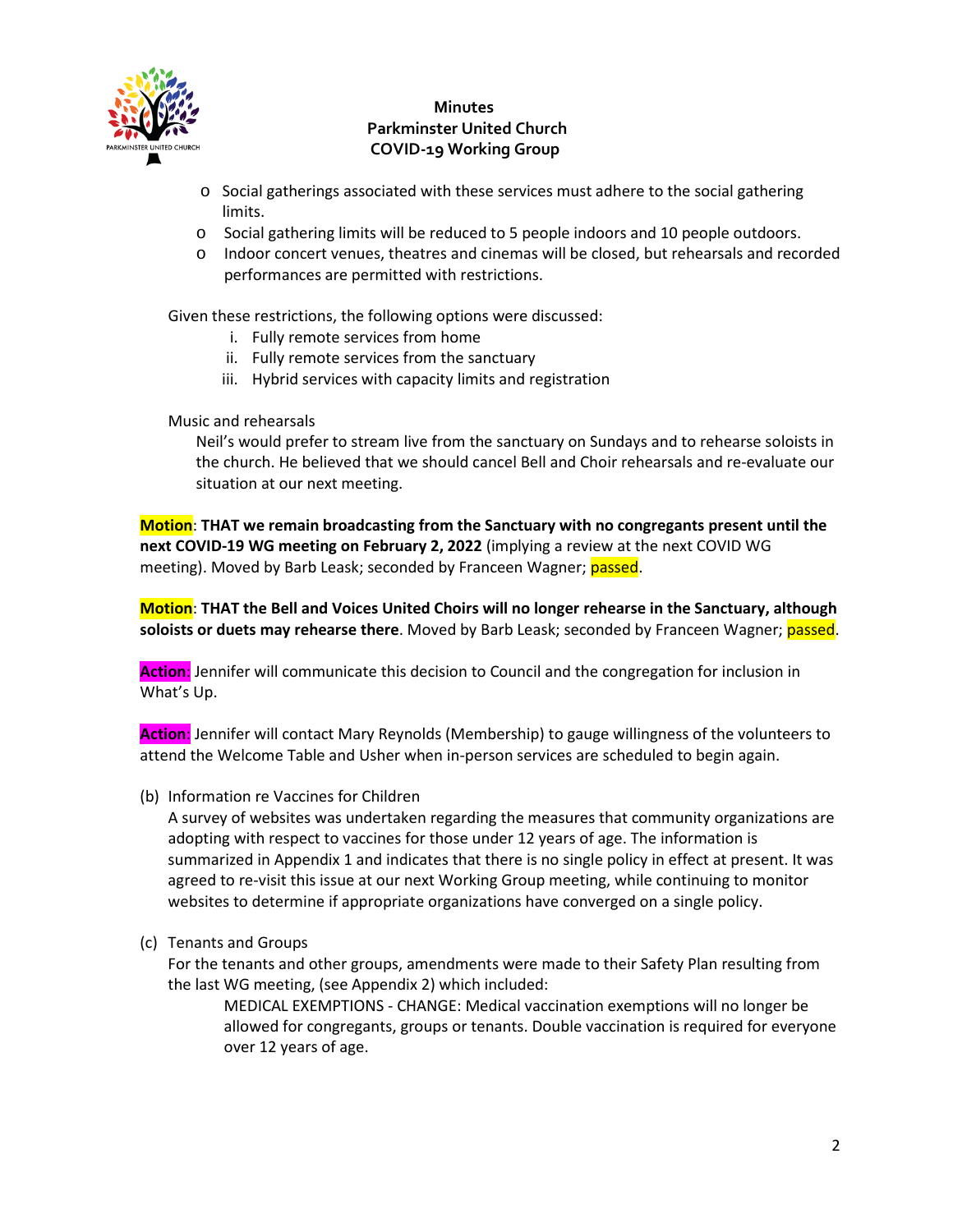

INDOOR EATING FOR GROUPS, TENANTS - ADDITION: Indoor eating for tenants and outreach groups is allowed if physical distancing of 2 meters is observed. Masks may be removed for eating only.

Re Step 2 Guidelines for Tenants and Groups– the provincial government's website [https://covid-19.ontario.ca/public-health-measures](about:blank) indicates that

- o All publicly funded and private schools will move to remote learning starting January 5 until at least January 17, subject to public health trends and operational considerations.
- o School buildings would be permitted to open for child care operations and to provide inperson instruction for students with special education needs who cannot be accommodated remotely.
- o Day and overnight camps are closed.
- o Indoor sport and recreational fitness facilities, including gyms, will be closed.
- o Indoor food service closed.
- o Businesses that provide in-person teaching or instruction (such as cooking classes, music classes) must operate under the following conditions: indoor areas closed, except for organizations that provide health and safety training (with conditions); outdoor areas open with restrictions in place, such as physical distancing.

Melanie Chisholm heard from both of our paying tenants on Jan 4th (KW Karate & ALIUD Alternative, which both have safety plans on file) that they've decided to suspend their operations until early February due to COVID-19, pending further notice from the church.

In addition, the WG determined:

- o ArtShine (safety plan approved by Church Council Dec. 15, 2021) is a day camp is therefore suspended;
- o Mindful Makers (safety plan approved by Church Council Dec. 15, 2021). is a day camp is therefore suspended;
- $\circ$  13<sup>th</sup> Guides & 8<sup>th</sup> Pathfinder & 9<sup>th</sup> Pathfinder troops (safety plans on file) can only meet outdoors but may use the toilet facilities;
- o 9th Beavers, Cubs, Scouts & Venturers troops (safety plan on file) can only meet outdoors but may use the toilet facilities;
- o Gay Men's Social Network (safety plan on file) is a social group, constrained by the gathering limit of 5 people. We recommend the group be suspended;
- o ACCKWA cooking circle has not yet provided a safety plan. We recommend they not use the church until revisited in February.
- o Down Syndrome Society cooking class has not yet provided a safety plan. We recommend they not use the church until revisited in February.

A Building Use chart is attached as Appendix 3.

**Action**: Jennifer will communicate these decisions to Melanie Chisholm and ask that she relay the information to the various groups. Jennifer is also to ask Melanie to advise the Scouting/Guiding groups (broadly defined) that they can only meet outdoors, but should that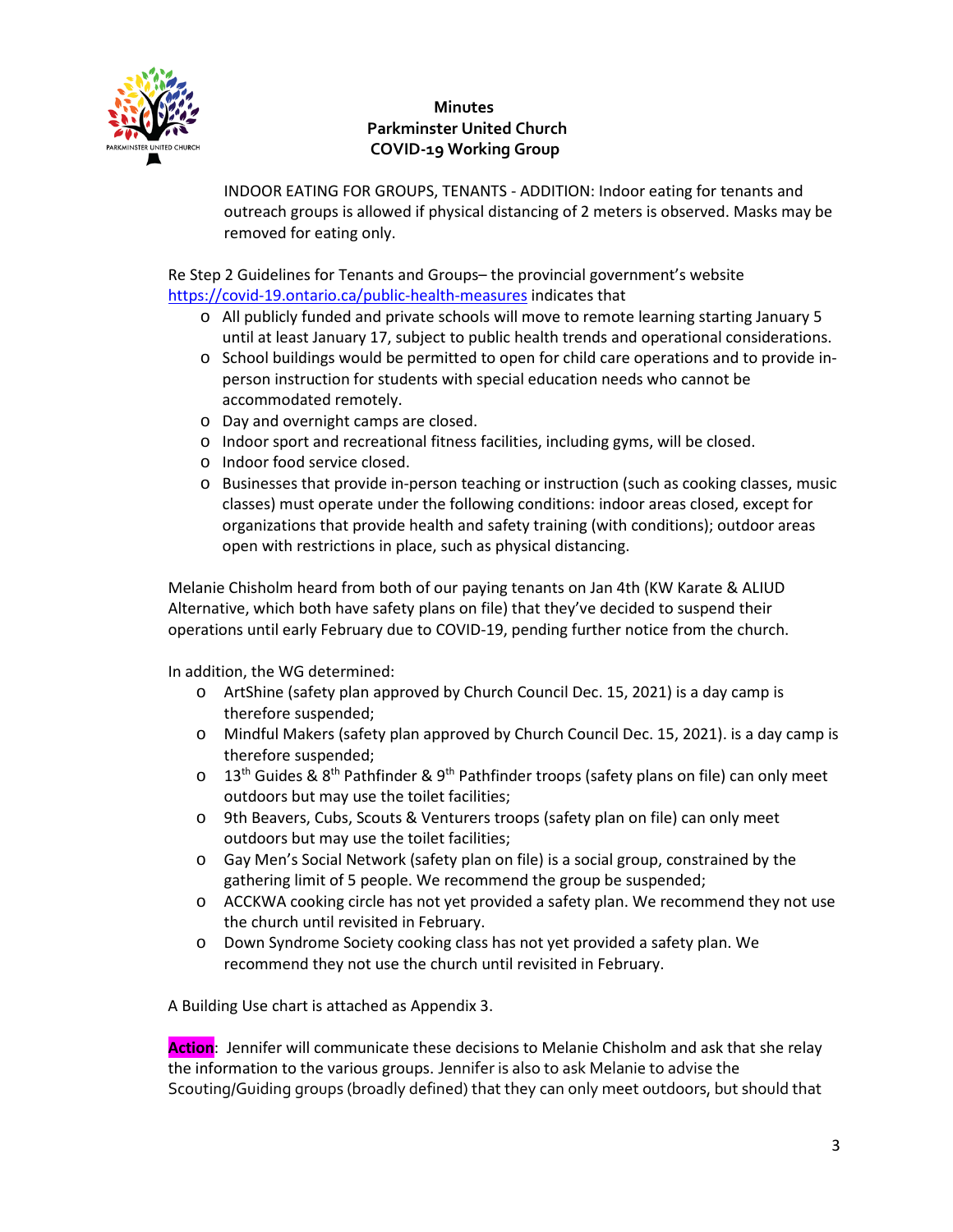

be the case, they may use the toilets inside. However, when outside, they are limited to 10 persons. [https://covid-19.ontario.ca/public-health-measures](about:blank).

**Action**: Jennifer will advise Liz Forde (Inclusive) that ACCKWA will not be able to use the church until this issue is revisited on February 2, 2022.

## **6. Any Other Business**

Wedding request: Rev. Heather Power announced that Kathy Shortt and Ted Oldfield wished to host the wedding of their daughter Alyssa to her fiancée Leo, preferably in the Sanctuary, if not at the Shortt/Oldfield home. The Working Group agreed that it was acceptable to use the Sanctuary because the Step 2 guidelines would be met. Rev. Heather Power will perform the wedding ceremony. Neil Murray and Terry Ridgeway will also be in attendance.

**Motion:** That the Shortt/Oldfield family be permitted to use the Sanctuary this weekend for the wedding of their daughter, understanding that capacity limits for religious ceremonies will be observed**.** Moved by Karen Schertzberg; seconded by Carolyn Machan. Passed.

- **7. Closing Prayer - Rev. Heather**
- **8. Next Meeting:** Feb 2nd 6:30 pm
- **9. Appendices** 
	- **1:** Information re Vaccines for Children
	- **2:** Amendment 2 to Safety Plans
	- 3: Building Use chart for information on the tenants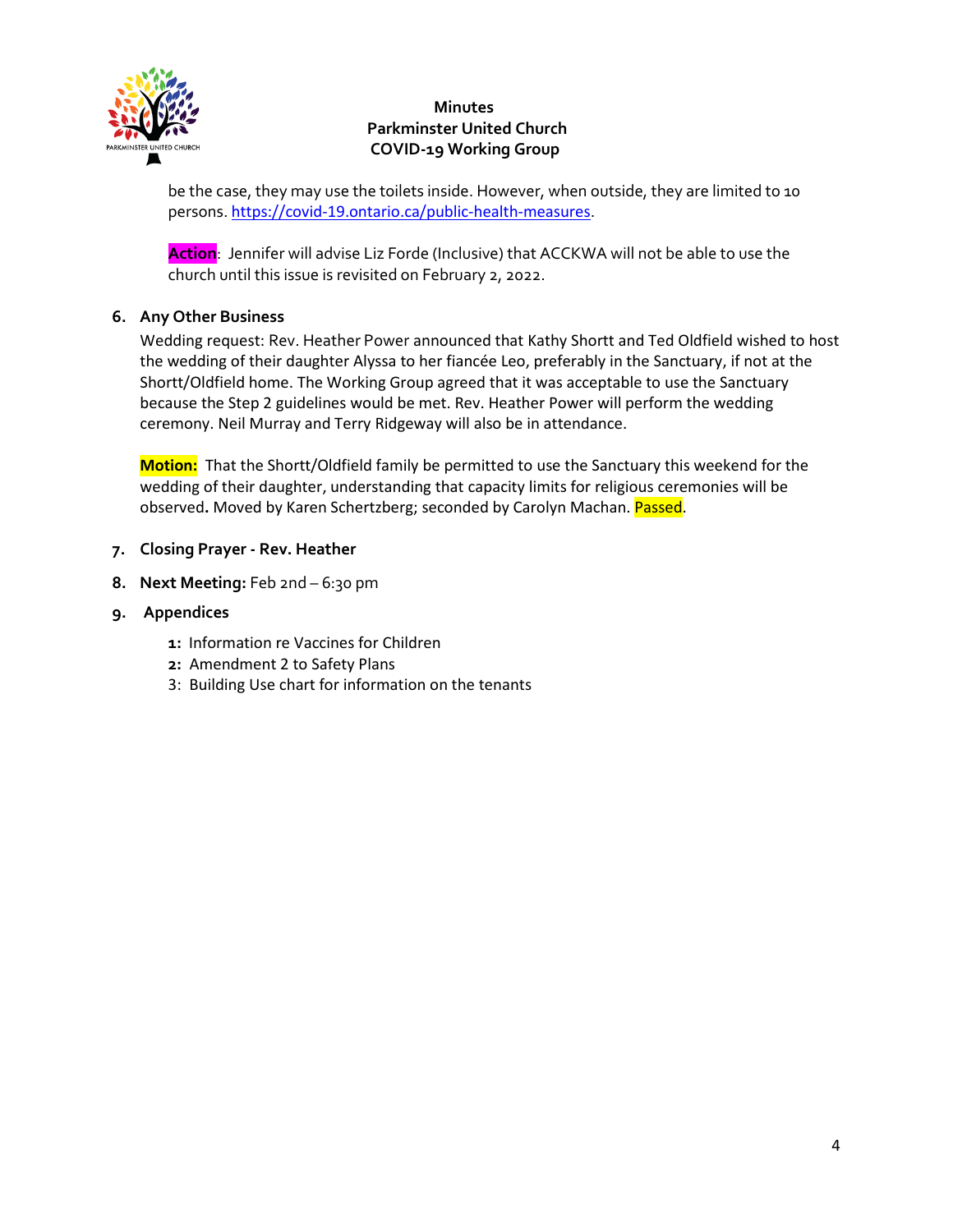### **City of Waterloo** [COVID-19 response -](https://www.waterloo.ca/en/living/covid-19-response.aspx) City of Waterloo

• As of December 20 proof of vaccination or valid exemption will apply to all 12 to 17 year olds entering recreation facilities

### **City of Kitchener [Proof of vaccination -](https://www.kitchener.ca/en/council-and-city-administration/proof-of-vaccination.aspx) City of Kitchener**

• The Province of Ontario requires residents to show proof of full vaccination when entering certain indoor settings and facilities. This policy impacts community centres, arenas, indoor pools and other city facilities.

### **Waterloo Minor Hockey** [Waterloo Minor Hockey](https://waterloominorhockey.com/)

- All programming paused January 5, 2022
- This is a reminder that starting *January 4, 2022*, **ONLY** the **enhanced vaccine certificates with QR codes** can be used by all ages as proof of vaccination when entering City Facilities.

#### **Kitchener Minor Hockey**

- All kids under the age of 12 years must be double vaccinated to join the 2022 season in the fall.
- Presently they are not requiring full vaccines since the season ends in April.
- KMHA suspended all games in December.

#### **Scouts Canada [Programs: Overview \(scouts.ca\)](https://www.scouts.ca/programs/overview.html)**

- Ottawa, ON September 15, 2021 Scouts Canada is introducing a mandatory COVID-19 vaccination policy that will apply to all eligible youth, adult members, participants and staff. As of November 1st, 2021 full vaccination will be required for all in-person Scouting activities across the country. Requiring mandatory vaccination will help contribute to stopping the spread of COVID-19 and its variants and help our communities thrive.
- Throughout the pandemic Scouts Canada has taken a principled approach to ensuring that Scouting can continue to provide youth the opportunities to discover and grow. We now have the opportunity to take a leadership stance that reinforces that commitment to our communities and our members. The evolving pandemic, the significant up-take of vaccinations across the country and signs of an emerging fourth-wave among unvaccinated individuals has prompted Scouts Canada to introduce a vaccine mandate for all eligible youth, adult members, participants and staff. Public health officials continue to advocate strongly for vaccination as the most critical step to bringing the pandemic to an end, Scouts Canada supports this position. Youth need Scouting more than ever to get back to doing kid things. Vaccination will help us get there.
- "This new mandate will provide clarity and assurance to parents, members and volunteers," said Andrew Price, Executive Commissioner and CEO, "It is also in keeping with our core values of being responsible citizens and civic leaders within our communities."
- At Scouts Canada, we believe the health and safety of our youth and adult members is priority #1, and a responsibility for all to share. Considering the on-going risks posed by COVID-19, this new mandate will require full COVID-19 vaccination for all members including youth (who meet vaccination eligibility requirements), Scouters, parents, adults, staff and helpers who intend to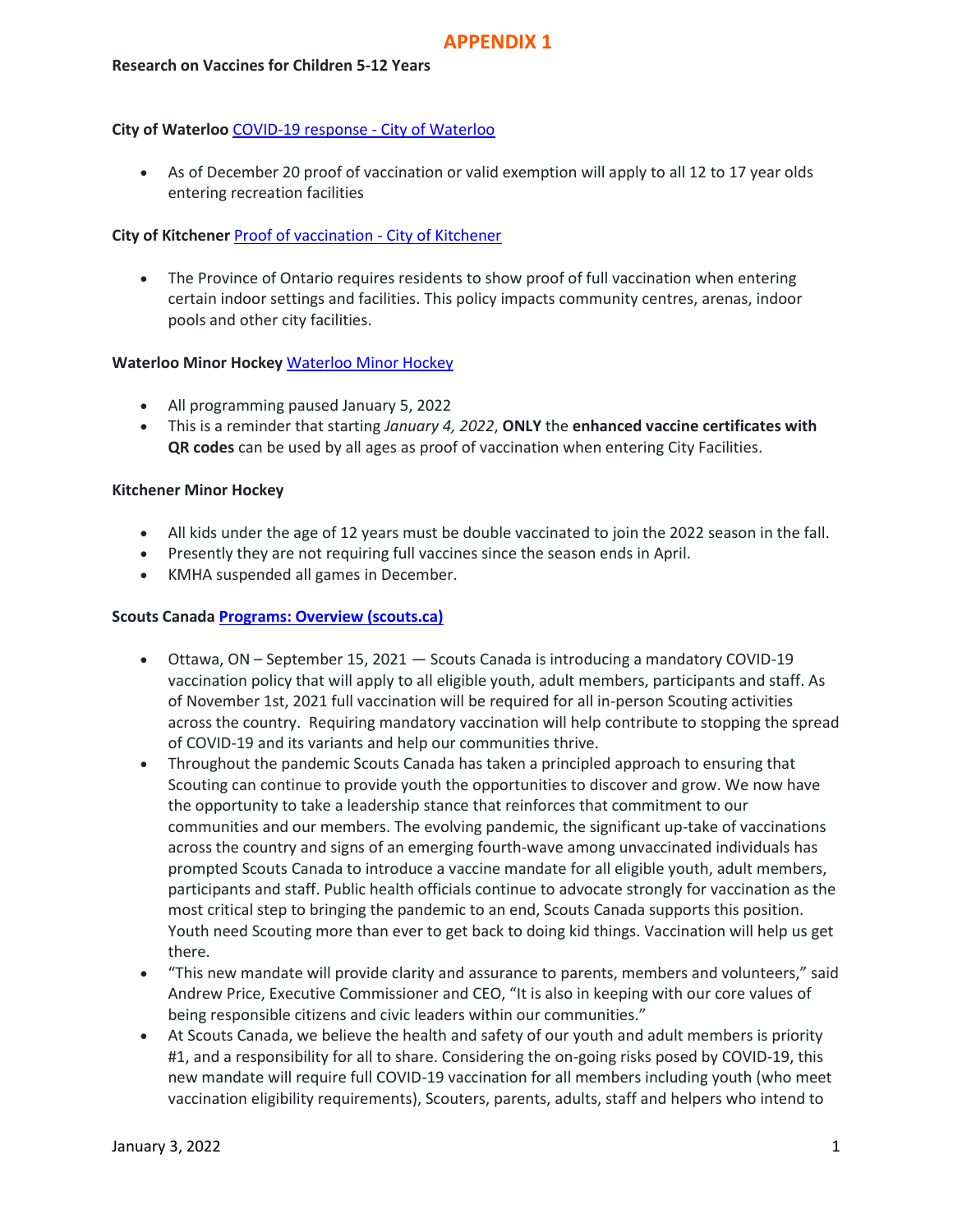participate in-person at Scouting activities on or after November 1, 2021. We are asking our Scouts Canada members to play an essential role in helping stop the spread of the virus and its variants so kids can be kids again. Any individual who cannot be vaccinated based on medical or religious reasons can request an exemption and will be accommodated. Those who remain unvaccinated will be able to participate in virtual activities.

• In addition to this new Scouts Canada policy, Scouts Canada will continue to follow all federal, provincial and local legislation as it relates to full vaccination requirements.

#### [COVID-19 Frequently Asked Questions \(scouts.ca\)](https://www.scouts.ca/news-and-events/covid-19/covid-19-faq.html)

- **[\\*NEW\\* Will Scouts Canada implement a vaccine mandate for children](https://www.scouts.ca/#panel1_5) 5 to 11 in 2022?**
- We have learned over the last two years of the pandemic, that we must continuously to adapt to new information. We cannot predict what the situation may be like in a month, let alone several months into 2022. Scouts Canada will continue to monitor and evaluate, follow our guiding principles and shape our responses and policies accordingly.

#### **Girl Guide[s COVID-19 information for families -](https://www.girlguides.ca/web/GGC/Media/Notices/Articles/Parent_FAQs.aspx) Vaccination policy (girlguides.ca)**

- Updated November 22, 2021
- You can be confident that Guiding will be there for girls this year with all the safety protocols you've come to expect from us.
- All girls 12+, adult members and non-member volunteers must be fully vaccinated to take part in in-person activities. This includes indoor and outdoor activities, regular unit meetings, camping and outdoor experiences, and in-person cookie selling. Members who do not selfdeclare they are vaccinated will be offered opportunities to participate in Guiding virtually.
- Our [Return to In-Person Guiding](https://www.girlguides.ca/web/Custom/BSIDocumentSelector/Pages/DocumentViewer.aspx?id=tbAvUQIA15yqFsDhUuM4gu%252fty2koLgxh0dkK5aD7XV0LMRkrczXWTqq%252fRb17xDO6Vdelr7xSLctneFqY9IJIMcRfb9iJ5n3Mlo0FeI0SY1A5LXttuFJjqgz58FCwMLAIxazhxCVXYUvx8mEiiQaLuiNBSgsf174LkNIpViECliwe8rED2UNouui5VcHmSXyKNWCTopXaOde%252bb7aFOo%252bXDvjwp4dERmmnx4YQP0FewNQ%253d) protocols are informed by recommendations from Ministries of Public Health across the country and we are continually monitoring current COVID-19 data in every region.

#### [COVID-19 information for families -](https://www.girlguides.ca/web/GGC/Media/Notices/Articles/Parent_FAQs.aspx) Vaccination policy (girlguides.ca)

- **Will Girl Guides of Canada's vaccination policy be updated to include members between the ages of 5 and 11 now that Health Canada has approved COVID-19 vaccines for this age group?**
- At this time, GGC has not made the decision to update our vaccination policy to include 5 to 11 year-olds. We will continue to monitor the vaccine rollout across Canada in the coming months and any updates to the policy will be shared with our volunteers and Guiding families.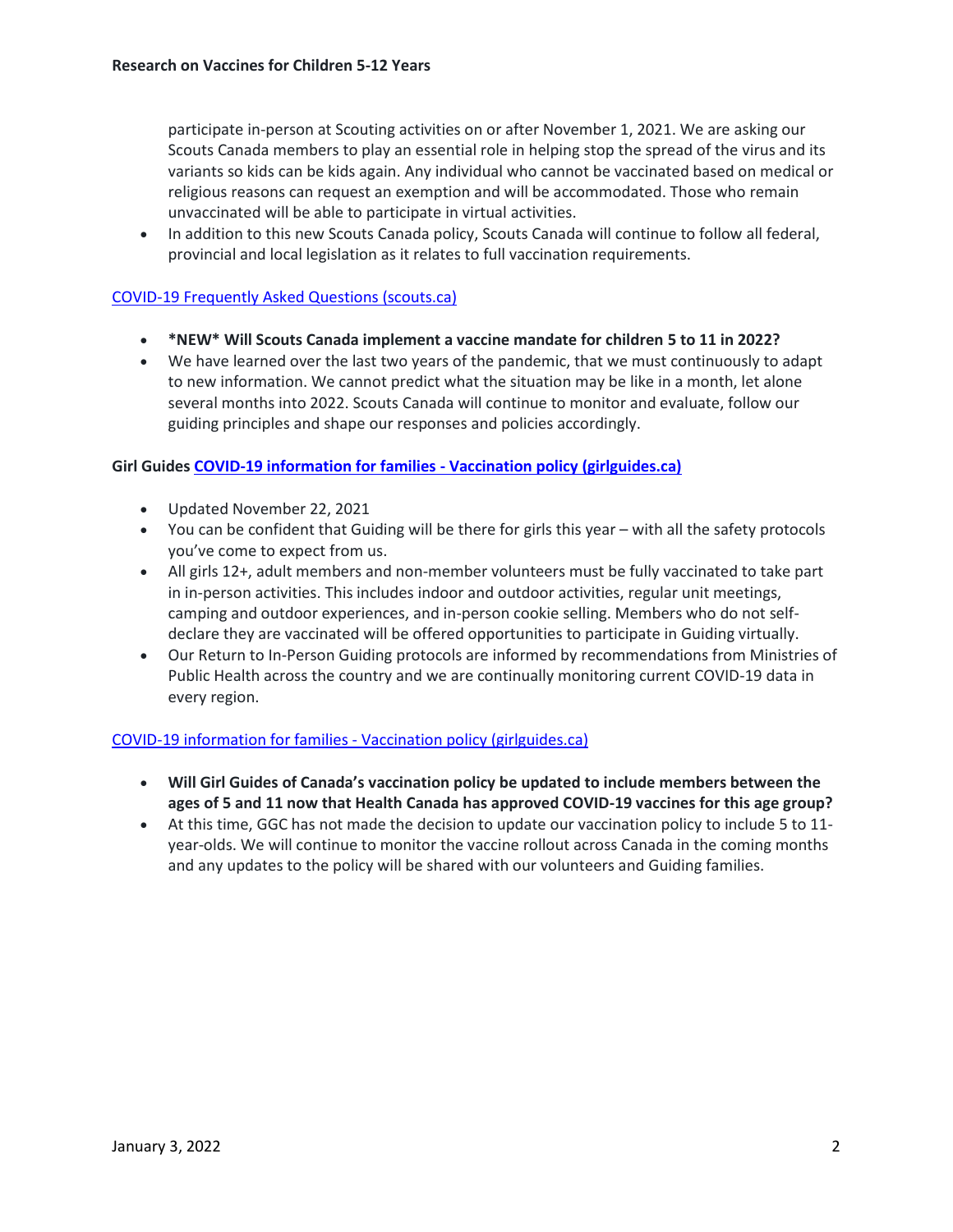# **APPENDIX 2**

# **PARKMINSTER UNITED CHURCH AMENDMENT #2: December 22, 2021**

*Please attach this document to your most recent safety plans as these amendments are effective immediately.*

Amendment #1: dated October 29, 2021 (approved by COVID-19 Working Group Oct 26, 2021 – emailed Nov 2, 2021)

Amendment #2: dated December 22, 2021 (approved by Church Council Dec 15, 2021 – emailed Dec 22, 2021)

- 1. **MEDICAL EXEMPTIONS - CHANGE:** Medical vaccination exemptions will no longer be allowed for congregants, groups or tenants. Double vaccination is required for everyone over 12 years of age.
- 2. **INDOOR EATING FOR GROUPS, TENANTS - ADDITION:** Indoor eating for tenants and outreach groups is allowed if physical distancing of 2 meters is observed. Masks may be removed for eating only.

# **NOTICE:**

**VACCINE REQUIREMENTS FOR CHILDREN UNDER 12:** Parkminster is considering requiring that children 5 years to 11 years old participating in tenant & group programs be fully vaccinated. This will be discussed further by the COVID-19 Working Group in the new year.